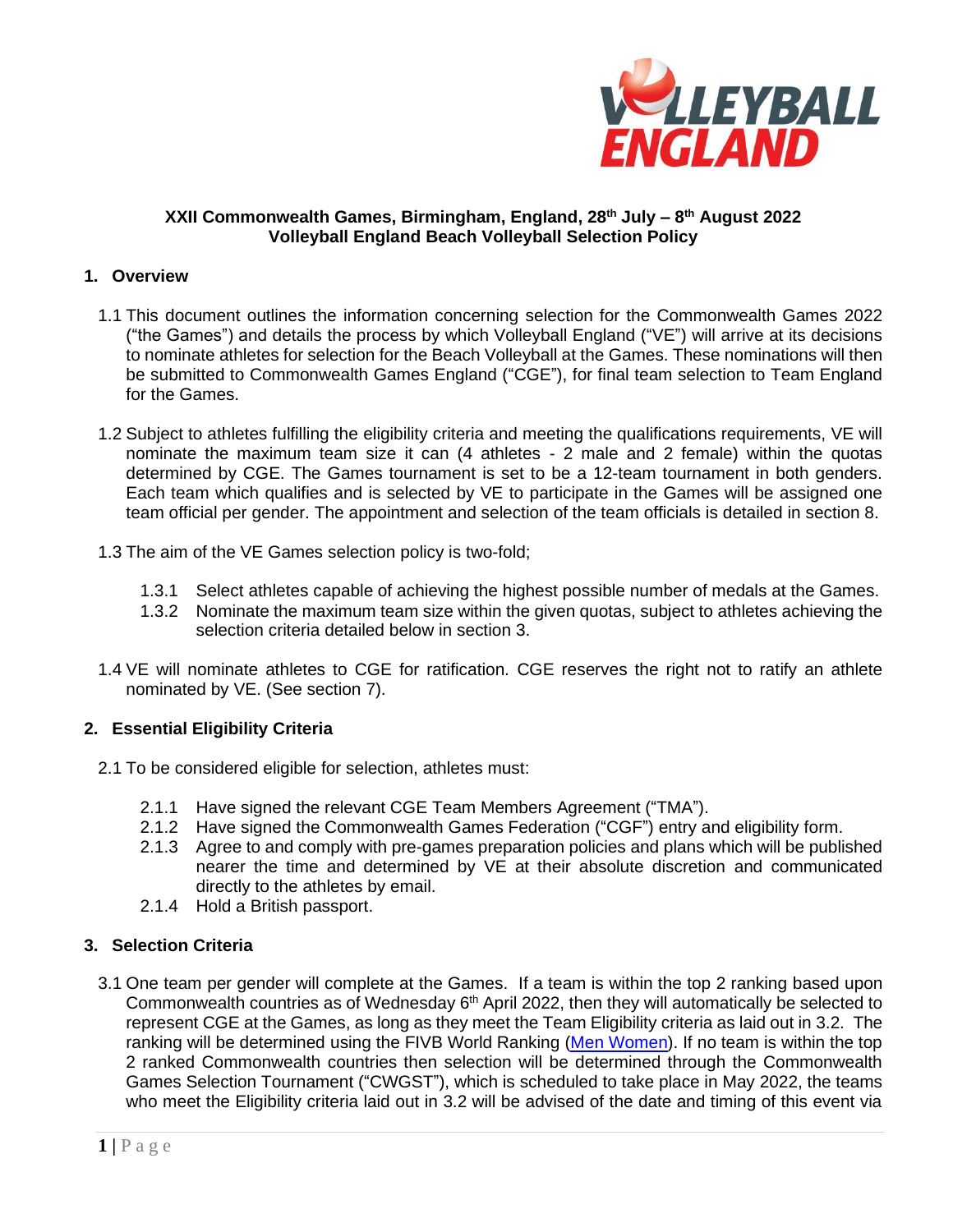

email, the date will come out once the international calendars for FIVB and CEV have been released later in 2021.

#### 3.2 Team Eligibility

- 3.2.1 All athletes must meet Volleyball England's Senior Beach Athlete Criteria.
- 3.2.2 The top 5 teams based on the 'Commonwealth Games Ranking' points system in each gender will be invited to complete in the CWGST. A Wildcard entry maybe awarded by VE Tech & Talent in consultation with the Head Coach to complete the 6-team main draw, a Wildcard maybe excused from not fulfilling the Senior Eligibility Criteria, based on the wildcard application highlighting the strength and merit of the team applying. If wildcard is not allocated then the 6th team on Commonwealth Games Ranking points will be awarded the final spot.
- 3.2.3 The Commonwealth Games Ranking points are based on the top 8 results on the UKBT National Ranking points system operating on a 365-day period before the entry deadline 30th April 2022.
- 3.2.4 The team's points are based on combining the individual athletes' National Ranking points, which are publicly available on the UKBT website [\(https://www.ukbeachtour.com/rankings\)](https://www.ukbeachtour.com/rankings).
- 3.2.5 If a team has received a Wild Card into an FIVB event, that team must win a match within the tournament for the points from that tournament to be included with the top 8 results.
- 3.2.6 If there is a tie in points, the tie breaker will be the team's best finish. This is determined by the highest number of National Ranking points earned in a single event; however this will only count if the team reach the main draw in that event. If they received a Wild Card, the team must have won a match for the result to be eligible to be considered. If the top result is a tie, the process will continue through the  $2^{nd} - 8^{th}$  result until the tie is broken.
- 3.2.7 Due to the ongoing Coronavirus pandemic (the "Pandemic"), VE reserves the right to alter the Team Eligibility Criteria (3.2) if it considers (acting reasonably) that the Pandemic has or is likely to affect the application of the criteria. We will communicate any changes with all teams as soon as possible via email.

### 3.3 Tournament Format

- 3.3.1 Tournament seeding will use the UKBT National Seeding Ranking points calculated on the week of the CWGST.
- 3.3.2 The Tournament will consist of a pool stage consisting of 3 teams per pool, with the 1st place team proceeding into the semi directly, 2nd and 3rd place teams will play a single quarter-final tie to progress to the semi-finals. Semi- finals and finals will consist of a best of 3 match series The first team to win 2 matches during the final series will be nominated as the team to compete at the Games. This team will then need to be ratified by VE Tech & Talent before formally being put forward to CGE.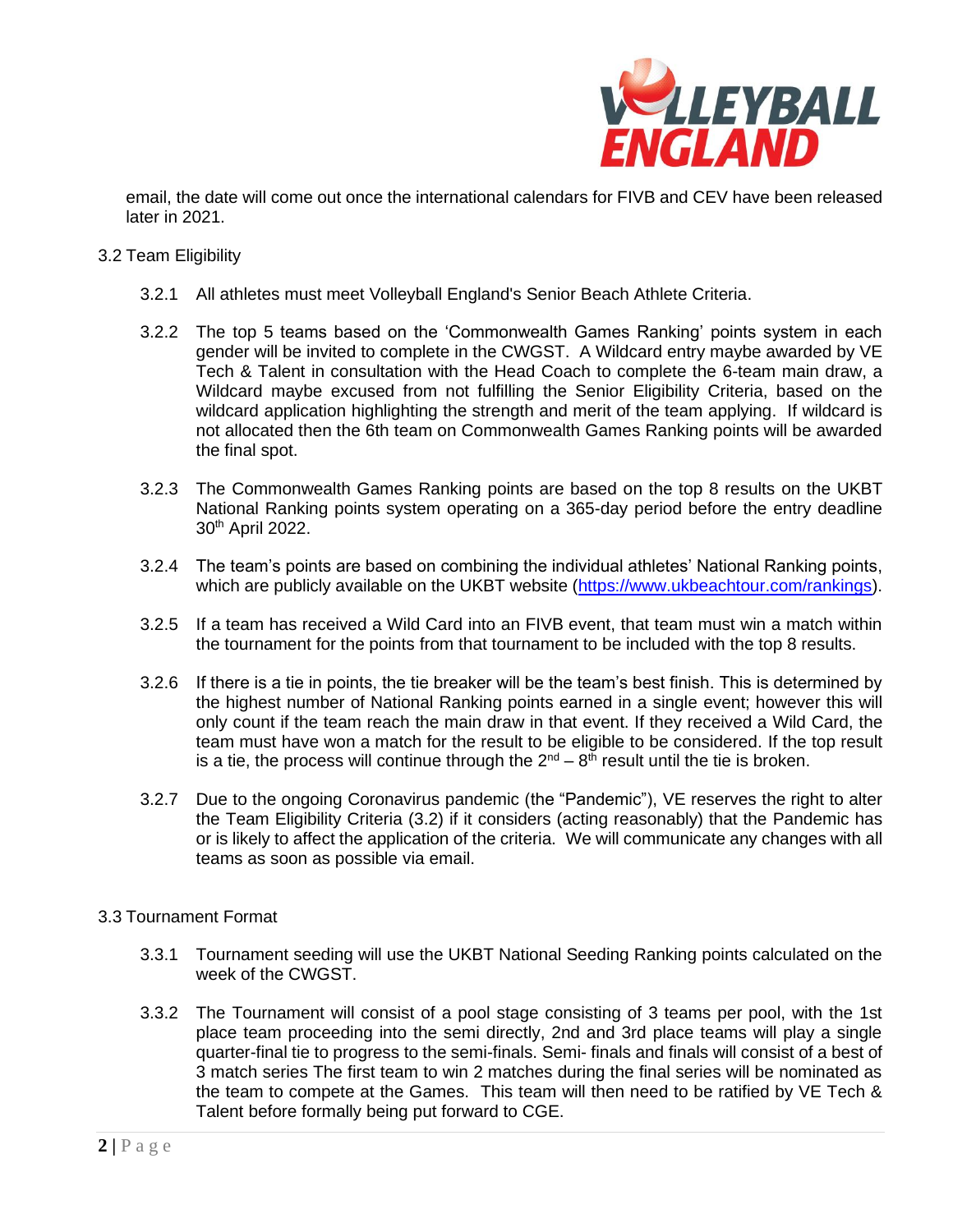

3.3.3 The CWGST structure and full details will be announced at least 45 actual days prior to the event.

## **4. Selection Process**

- 4.1 All athletes must have adhered to the VE 'Code of Conduct' [\(https://www.volleyballengland.org/~media/docs/Code%20of%20Conduct.pdf\)](https://www.volleyballengland.org/~media/docs/Code%20of%20Conduct.pdf).
- 4.2 All athletes nominated for selection must have completed all required anti-doping education and training included in the UKAD Clean Games Policy, more information on this can be found here: [https://www.volleyballengland.org/about\\_us/anti-doping](https://www.volleyballengland.org/about_us/anti-doping)
- 4.3 All athletes nominated for selection must have completed and submitted all required medical certifications to VE so that they can be uploaded to the FIVB VIS (Volleyball Information System) system.
- 4.4 VE will send their nominations to CGE by Monday 20<sup>th</sup> June 2022. CGE will confirm team selections within 48 hours of submission to VE, who will notify the athletes by email.
- 4.5 If a selected athlete is withdrawn from the process through injury (see 6.1.2), they may be replaced by a suitable athlete who meets the eligibility criteria and is determined to be appropriate for selection following consultation with the Performance Director, Head Coach and VE Tech and Talent subgroup.
- 4.6 Final selection to compete at the Games as part of Team England is dependent on receipt of all relevant information, as required by CGE. For example, the completion, signing and return of the CGF eligibility form and the CGE TMA.

### **5. De-selection**

- 5.1 Athletes can be de-selected from their nominations to CGE and selection for Team England in the following instances:
	- 5.1.1 **Anti-doping violations** Athletes suspended by VE due to ongoing or concluded antidoping violation allegations, will not be nominated or considered for selection. If already nominated or selected, they will be de-selected from Team England.
	- 5.1.2 **Injury** If injury issues are identified at the time of or after nomination/selection, a fitness test may be required to determine whether the athlete is capable of performing to the level that they were selected for the Games. The format of this test will be determined jointly by CGE, VE and the nominated Beach Volleyball experts. The test will be specific to Beach Volleyball, the condition of the athlete and may include input from CGE medical staff. Any selection or deselection decision resulting from this test will be final.
	- 5.1.3 **Breaches of conduct** Athletes found to be in breach of CGE, VE and Team England policies, codes of conduct and athlete agreements may be deselected. This includes if they have any open appeals under VE's Grievance and Disciplinary Policy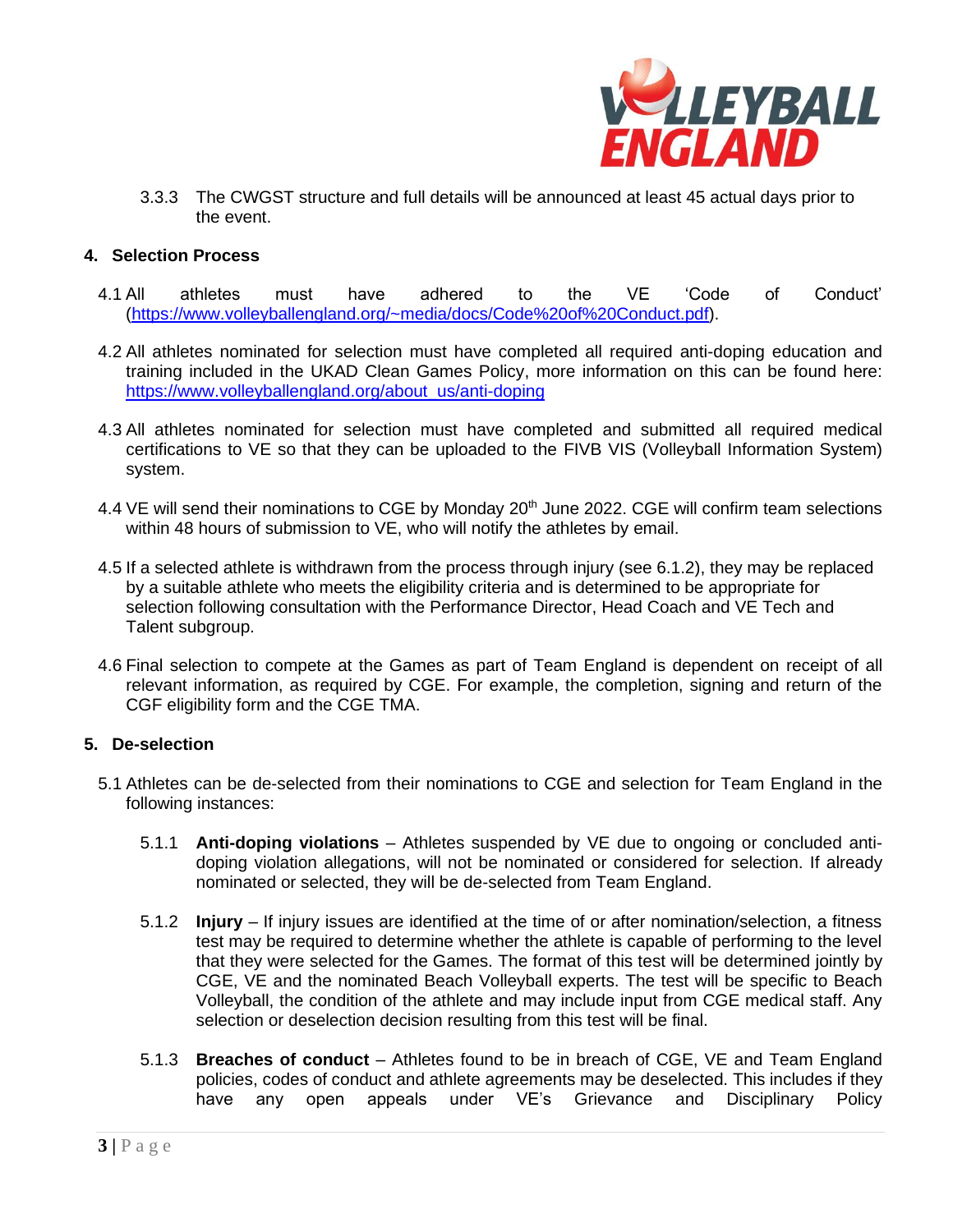

(https://www.volleyballengland.org/~media/docs/Grievance%20and%20Disciplinary%20Po licy.pdf)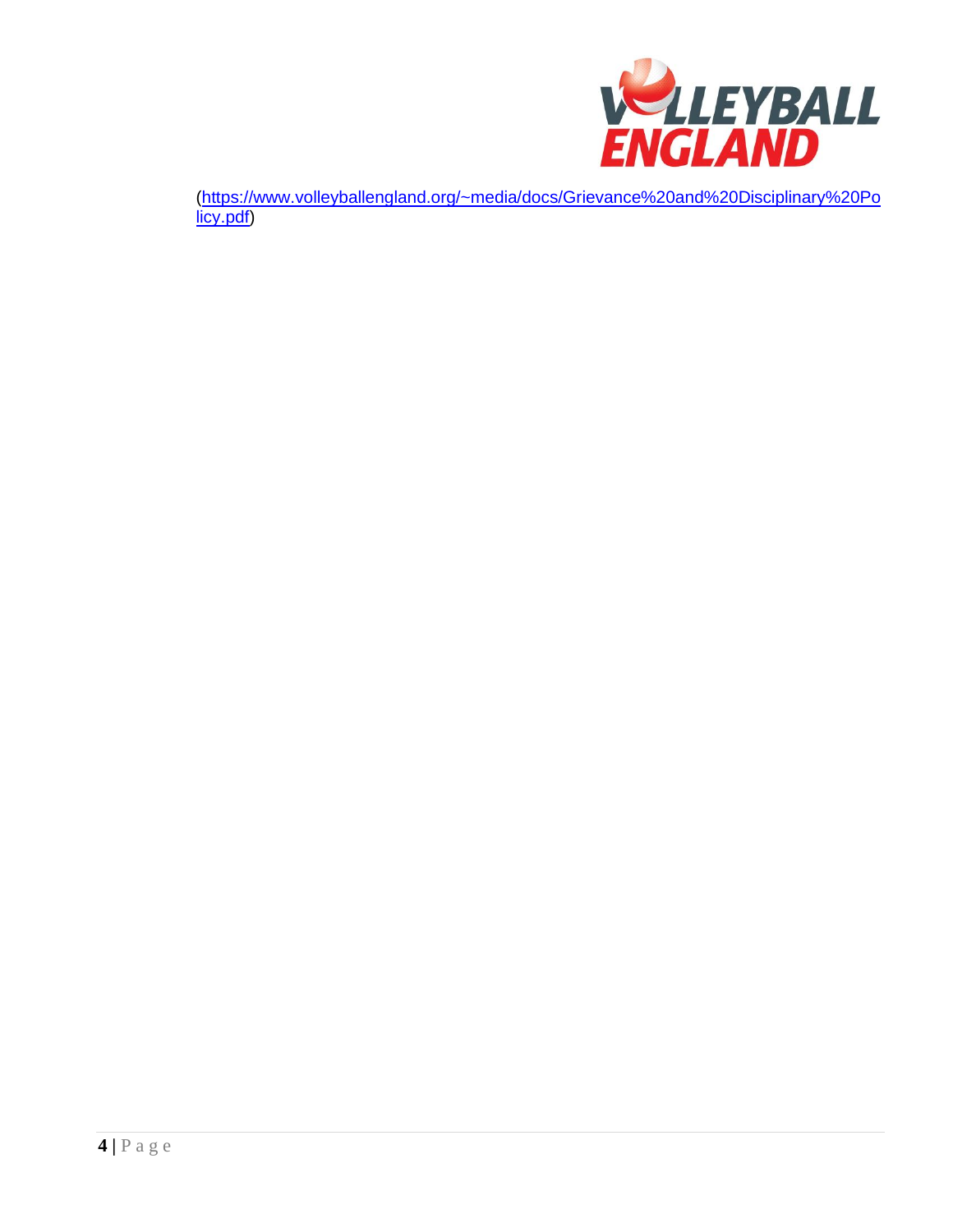

# **6. Appeals**

- 6.1 Appeals against non-selection for the Games by VE is strictly between the individual athlete and VE, in accordance with VE's own Grievance and Disciplinary Policy [\(https://www.volleyballengland.org/~media/docs/Grievance%20and%20Disciplinary%20Policy.pdf\)](https://www.volleyballengland.org/~media/docs/Grievance%20and%20Disciplinary%20Policy.pdf), with the following amendments:
	- 6.1.1 (4.5) Any appeal must be set out in writing within 7 actual days of the date on which the relevant body issued its decision and set out the reasons for the appeal from those in paragraph 4.3 above.
	- 6.1.2 (6.6.11) Within 7 actual days of the conclusion of the hearing the Disciplinary Committee shall issue a written decision which should contain the following:-
		- (a) the identity and composition of the Disciplinary Committee;
		- (b) the names of the parties;
		- (c) a summary of the facts;
		- (d) the grounds of the decision;
		- (e) the provisions on which the decision is based;
		- (f) the sanctions imposed;
		- (g) any order for costs;
		- (h) any sanction imposed
- 6.2 Following the CWGST VE will notify all teams having taken part in the event of the final decision. Any athletes who have not been nominated have the right to appeal this decision, if their grievance falls within the criteria laid out within the VE's Grievance and Disciplinary Policy and they submit their appeal by 17:00 on Tuesday  $31<sup>st</sup>$  May 2022 in writing, including the grounds upon which the appeal is to be made, and submitted via email to VE's Chief Executive Officer (CEO) at [international@volleyballengland.org.](mailto:international@volleyballengland.org)

### **7. Team Staff Appointments**

- 7.1 Chris Jones was appointed as the Team Manager in July 2020 following an open application and interview process.
- 7.2 Beach Volleyball staff, such as the coaches and support staff, will be selected nearer to the Games depending on the team which qualifies. The staff will be appointed following consultation with the Performance Manager, Head Coach, Technical and Talent Coordinator, selected athletes and the VE Tech and Talent Subgroup.
- 7.3 Once appointed, all staff must meet the following criteria:
	- Completed Introduction to Clean Sport eLearning/Coach Clean eLearning and Scenarios Workshop.
	- Completed FIVB PlayClean Certification.
	- Be registered with VE.
	- Be signed up to Team England's Plus 1% system [\(https://cgaengweb.plus1percent.com/default\)](https://cgaengweb.plus1percent.com/default).

7.4 All coaches must also meet the additional criteria: